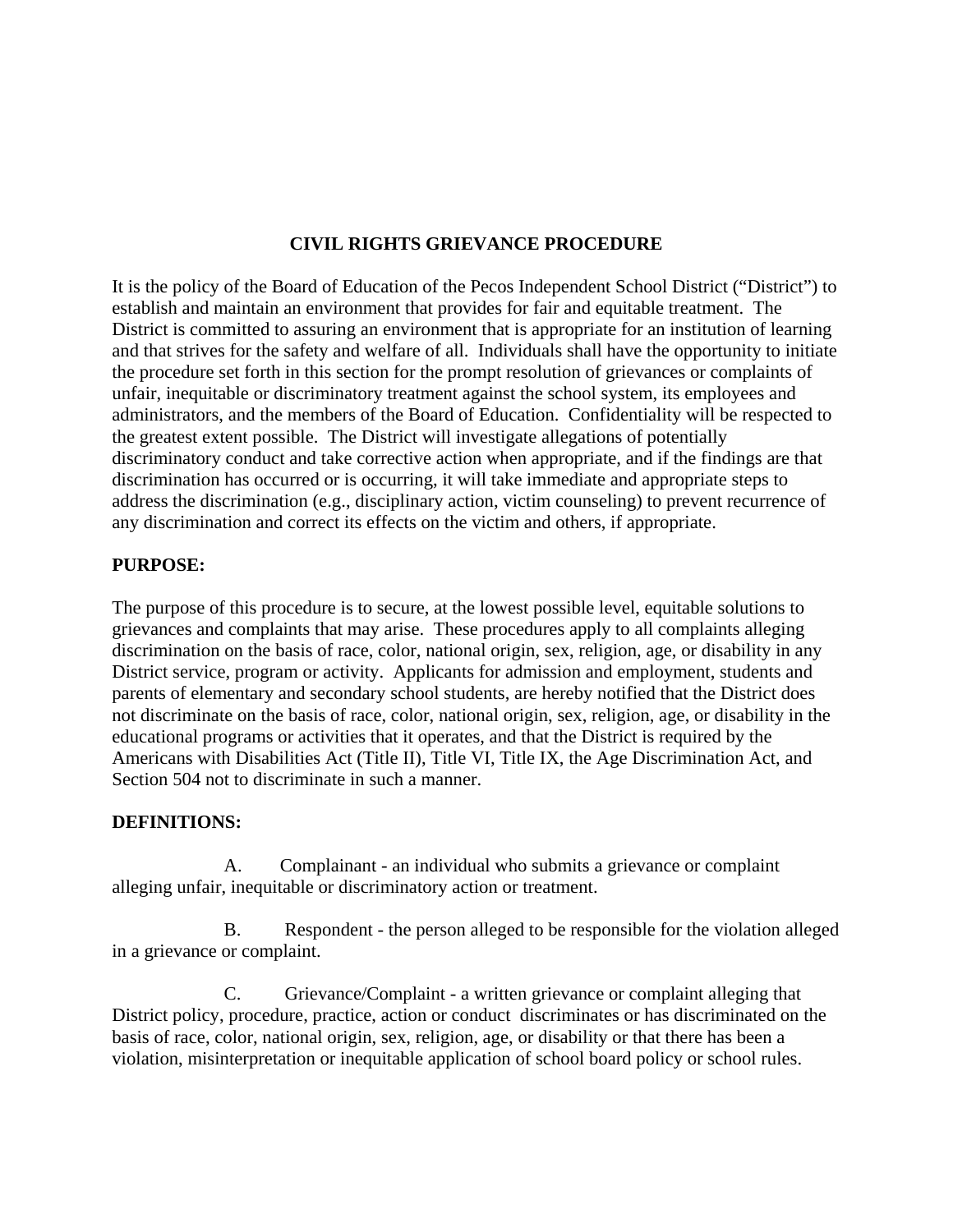D. Day - a regular school day. The calculation of days in complaint processing shall exclude Saturdays, Sundays, and recognized school holidays.

 E. Complaint Coordinator - the person designated to coordinate efforts to comply with and carry out responsibilities under the Americans with Disabilities Act (Title II), Title VI of the Civil Rights Act of 1964, Title IX of the Education Amendments of 1972, Section 504 of the Rehabilitation Act of 1973, the Age Discrimination Act of 1975, and other state and federal laws addressing equal educational opportunity. The Complaint Coordinator is responsible for processing complaints and serves as moderator and recorder during hearings.

 F. Hearing Committee - this committee is made up of teachers, nurses, counselors, principals, and/or other staff members. The committee assists the building administrator in dealing with misconduct offenses and problems associated with student behavior.

 G. Title VI of the Civil Rights Act of 1964 - no person in the United States shall, on the grounds of race, color, or national origin, be excluded from participation in, be denied the benefits of, or be subjected to discrimination under any program or activity receiving federal financial assistance.

 H. Title IX of the Educational Amendments of 1972 - no person in the United States shall, on the basis of sex, be excluded from participation in, be denied the benefits of, or be subjected to discrimination under any program or activity receiving federal financial assistance.

 I. Rehabilitation Act of 1973, Public Law 93-112, Section 504 - no otherwise qualified disabled individual in the United States shall solely by reason of his/her disability, be excluded from participation in, be denied the benefits of, or be subjected to discrimination under any program or activity receiving federal financial assistance.

#### **COMPLAINT PROCEDURES:**

A complainant may file a written complaint with a building principal, supervisor, the Complaint Coordinator, or any Hearing Committee member.

If a complainant feels she or he has a complaint or has been subjected to unfair, inequitable or discriminatory action or treatment, she or he is encouraged to act promptly in order to resolve the situation at the lowest possible level.

The District is responsible for investigating reports of alleged complaints, grievances, discriminatory action or treatment. The District reserves the right to file a complaint itself when the seriousness of an incident warrants starting an investigation.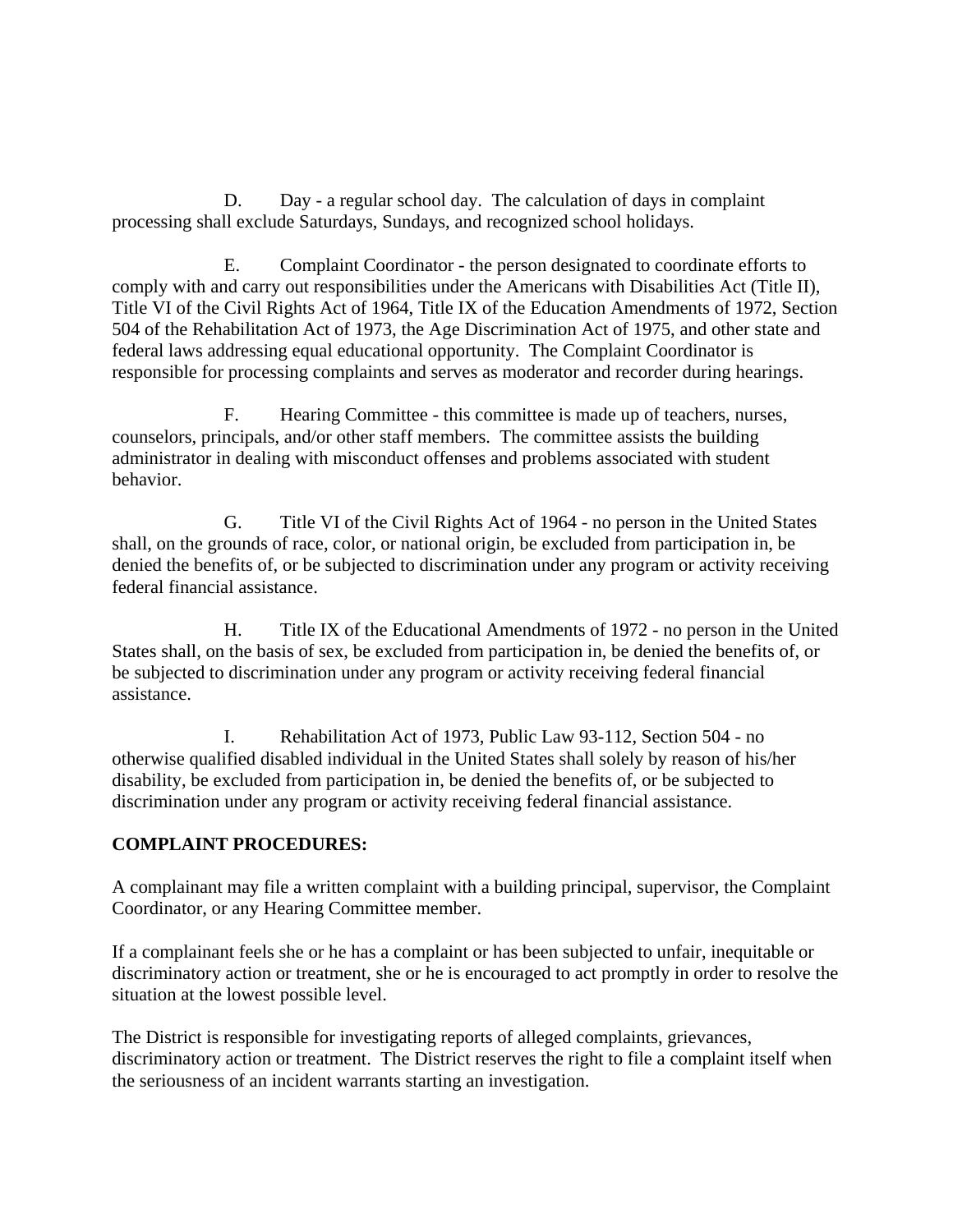Confidentiality will be maintained to the greatest extent possible. Information gathered during an informal procedure might be used during a formal procedure if it is begun. There can be no assurance of complete confidentiality, but complaints of perceived grievances or unfair, inequitable or discriminatory action or treatment will be treated as sensitive information not to be shared with others except as consistent with the requirements of the procedures herein, and generally recognized "need-to-know" principles.

These procedures are not intended to be all-inclusive, nor are any specifically recommended. Any member of the administrative staff or the Complaint Coordinator can provide direction, and is available to discuss these and any other possible options. It is important that parents, students, staff, and other individuals make their concerns known to the District to afford the District an opportunity to review those individuals' concerns and respond to them. Anyone needing assistance should call the Office of the Superintendent (Tel. #\_505-757-4700) and ask for the name and phone number of the Complaint Coordinator.

The following situations are not covered by this grievance procedure and are therefore not grievable under this policy:

- a. Unless the complaint or grievance alleges discrimination on the basis of disability, race, religion, national origin, sex, age, and/or any other category protected by anti-discrimination laws, discretionary act(s) of professional judgment relating to the evaluation of the work performance of any employee by his or her immediate supervisor, or relating to the assignment of grades or assessment of academic performance of any student by his or her instructor;
- b. Unless the complaint or grievance alleges discrimination on the basis of disability, race, religion, national origin, sex, age, and/or any other category protected by anti-discrimination laws, any personnel decision made by the Board, including, but not limited to, a refusal to re-employ, a discharge, a demotion, or any other action directly and adversely affecting the employment of an employee; or any student disciplinary decision made pursuant to state regulation, "Rights and Responsibilities of the Public Schools and Public School Students" NMAC 6.11.2, or local policies adopted pursuant thereto;
- c. Situations in which the administration and Board are without authority to act;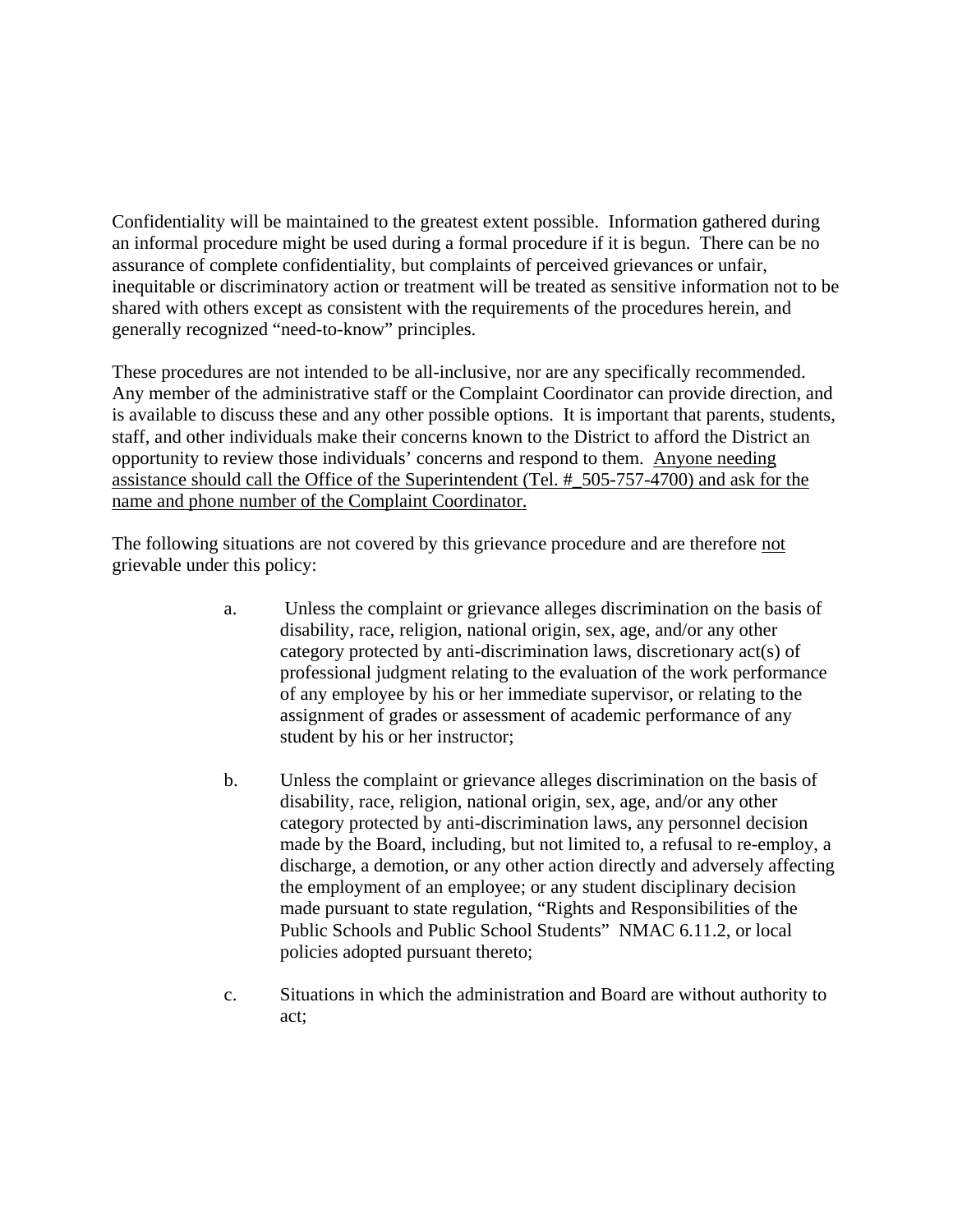- d. Situations in which the remedy for the alleged violation exclusively resides in some person, agency or authority other than the Board or the administration;
- e. Situations as to which a more specific procedure or remedy has been provided by the Board; and
- f. Situations as to which the procedure or remedy is prescribed by state or federal authority.

 Unless the complaint or grievance alleges discrimination on the basis of disability, race, religion, national origin, sex, age, and/or any other category protected by antidiscrimination laws, a grievance may not be filed by a former employee after the effective date of termination or discharge of employment, or by a former student after the effective date of expulsion, withdrawal or disenrollment of the student from the District.

# **INFORMAL AND FORMAL STEPS**

**A. INFORMAL COMPLAINT OPTIONS:** Listed below are several informal ways from which to choose to deal with alleged grievances or unfair, inequitable or discriminatory actions or treatment. The District encourages complainants to exercise these options but does not require a complainant to do so.

> **1. SPEAK DIRECTLY TO THE PERSON WITH WHOM THERE IS A PROBLEM.** Include information about what the person is doing, how you feel about the behavior and how you would like the behavior to change.

> **2. WRITE A LETTER TO THE PERSON WITH WHOM THERE IS A PROBLEM.** Include information about what the person is doing, how you feel about the behavior and how you would like the behavior to change. Make a copy of the letter for yourself and deliver the letter in person, preferably accompanied by someone else as a witness to the delivery of the letter. (This person need not know the contents of the letter). A copy of the letter may also be sent to the Complaint Coordinator as documentation of the event, if the complaining party deems it appropriate and so desires.

## **3. MEET WITH A NEUTRAL THIRD PARTY TO DISCUSS THE**

**SITUATION.** This third party can be someone such as a friend, minister, counselor, teacher, family head, administrator, supervisor, or other staff person. The Complaint Coordinator can also serve as, or recommend, a neutral third party. A discussion of the situation with a third party can help examine other ways to deal with the complaint. Following the discussion, a decision as to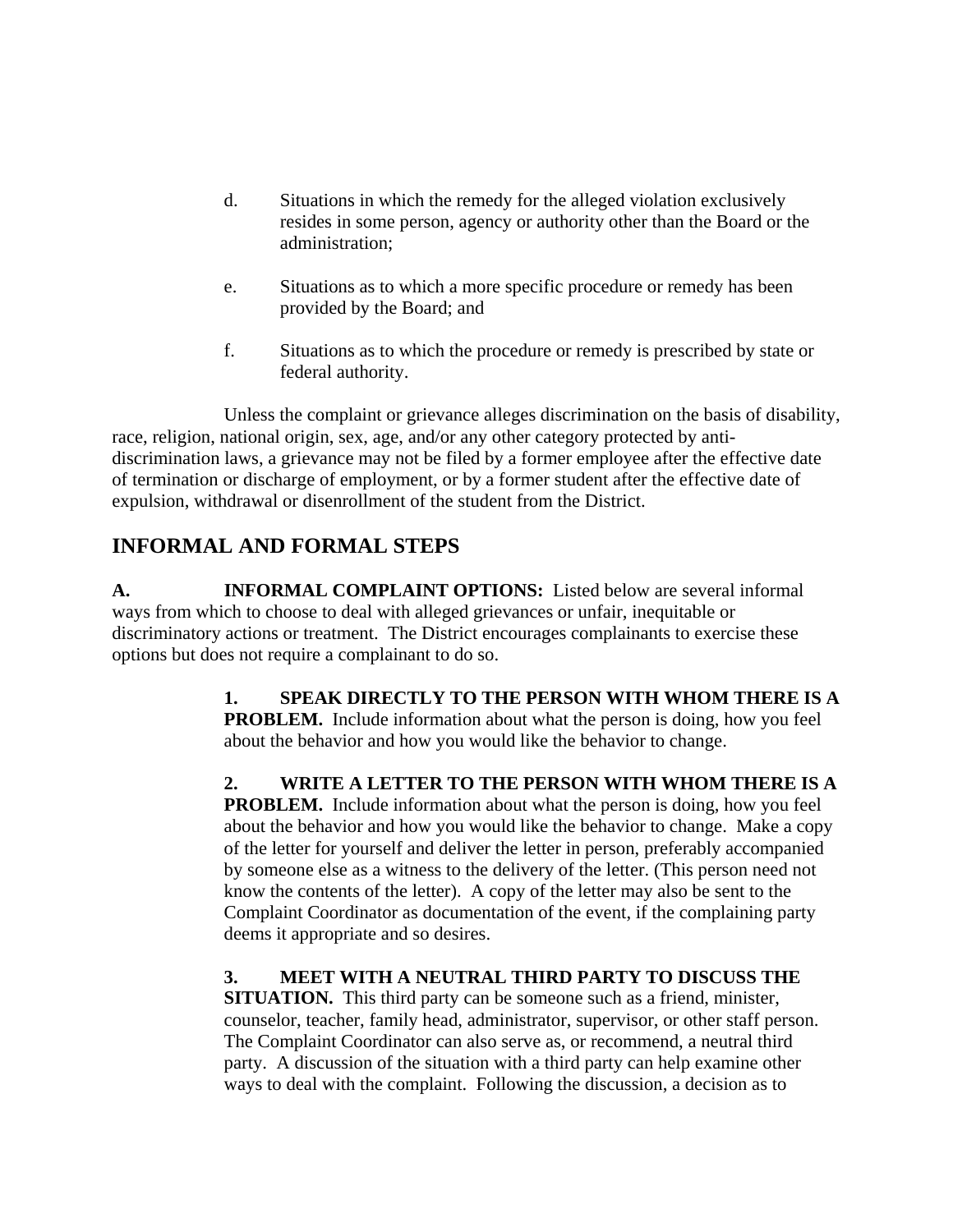whether and how to pursue the matter can be made. In choosing a third party with whom to talk, choose someone with whom you feel comfortable and whom you feel can be trusted to listen sensitively, maintain confidentiality to the greatest extent possible, and have information about the options available for resolving such problems.

#### **4. ASK A THIRD PARTY TO DISCUSS THE PROBLEM WITH THE PERSON WITH WHOM THERE IS A PROBLEM.**

## **5. REQUEST MEDIATION THROUGH THE COMPLAINT COORDINATOR.**

**B.** FORMAL COMPLAINT PROCEDURES: Formal procedures for dealing with alleged grievances of unfair, inequitable or discriminatory actions or treatment require a written complaint that a District student or staff member, or member of the Board of Education, has violated written policies or regulations of the District or District agreements with other governmental agencies.

## **LEVEL ONE**

**1. FILE WRITTEN COMPLAINT:** An individual files a written formal complaint, which she or he has signed, with the building principal, supervisor, the District's Complaint Coordinator, or any Hearing Committee member. If the supervisor is the person being complained against, the complaint is filed with the next-level supervisor. **If the Superintendent is accused in the grievance or complaint, the complaint should be filed according to the instructions in this paragraph, but will then be processed pursuant to Level 2, paragraph 4, described below.** The written complaint must include the following, to the best of the complainant's knowledge:

- a. A description of the events in question and date of occurrence;
- b. The names(s) of the individual(s) involved;
- c. The negative effects that the action or treatment has caused to the complainant related to her or his ability to be educated, to carry out job responsibilities, or to otherwise benefit from the District's programs; and
- d. The desired remedy.

#### **2. NOTICE OF THE COMPLAINT IS GIVEN TO THE RESPONDENT, AND A COPY IS GIVEN TO THE COMPLAINT COORDINATOR, IF APPROPRIATE.** The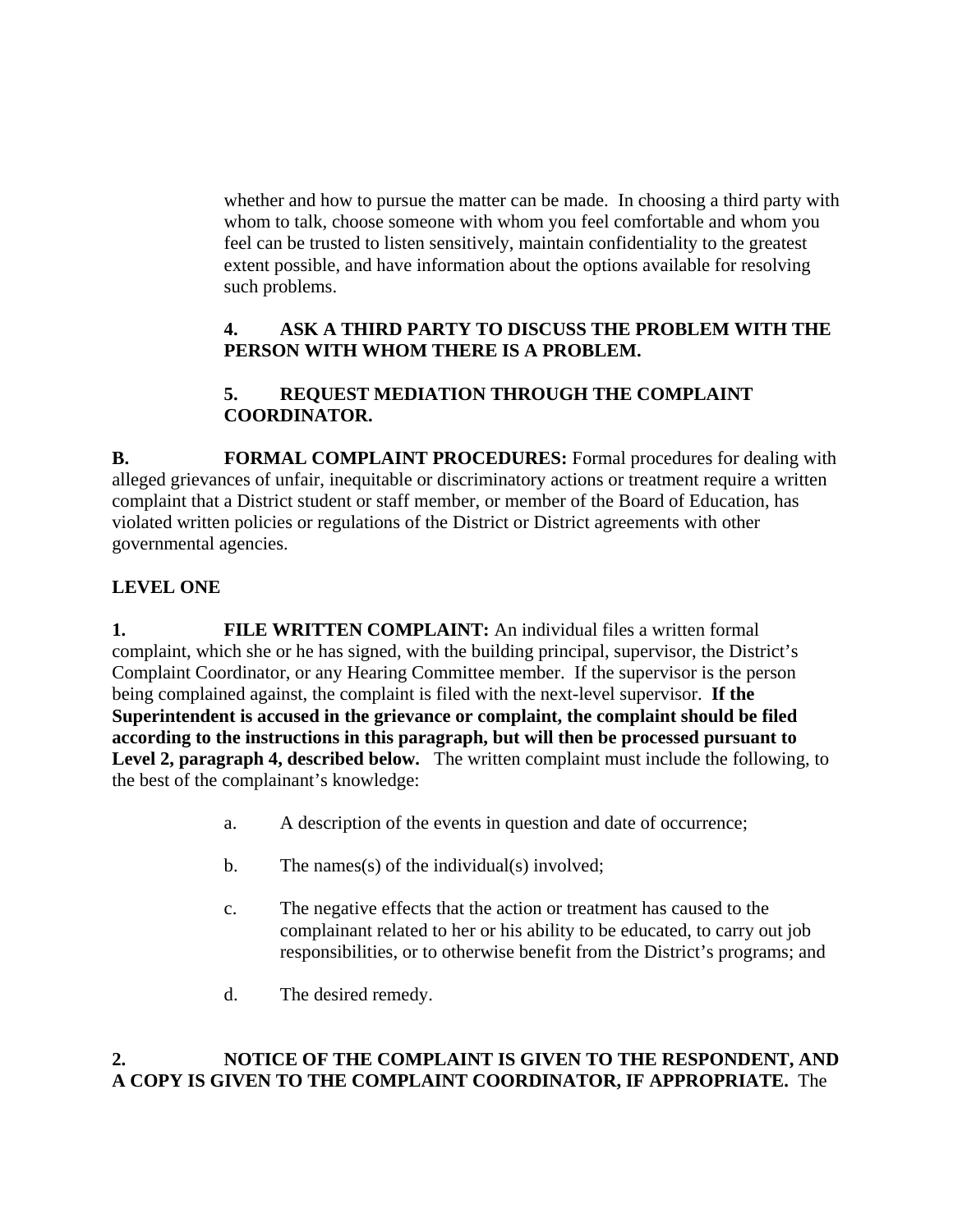supervisor or Complaint Coordinator receiving the complaint sends a notice of the complaint by registered mail to the home address of the respondent, or delivers the notice in person, and sends a copy of the complaint to the District's Complaint Coordinator, should he or she be involved.

**3. SUPERVISOR INTERVIEWS COMPLAINANT AND RESPONDENT:** As soon as practical, but within ten (10) school days of the date of receipt of the complaint, the supervisor will arrange a conference with both parties, either together or separately. The supervisor shall advise parties of their right to be accompanied by a representative, advisor, the Complaint Coordinator, parent or guardian and to submit additional documents or evidence for consideration by the supervisor. The purpose of the interview is for the supervisor to review the complaint with the parties, and to offer the respondent the opportunity to explain her or his version of the situation.

- a. If the complaint is mutually resolved, the supervisor shall present a written summary of the resolution to all parties involved, within five (5) school days.
- b. If the complaint is not satisfactorily resolved, the supervisor shall, within five (5) school days, dismiss the complaint, or recommend a solution in writing to all parties involved.
- c. If the supervisor needs additional information, she or he may request the District's Complaint Coordinator to conduct a fact-finding investigation. The investigation shall be concluded in no more than ten (10) school days following the supervisor's request that the fact-finding investigation be conducted. After receiving a written report of the findings of the factfinding investigation (with copies given to the complainant and the respondent), the supervisor shall, within five (5) school days, recommend a solution in writing to all parties involved.

**4.** If the complainant or the respondent is not satisfied with the decision made by the supervisor, he or she must notify the Supervisor and the District's Complaint Coordinator, if appropriate, within ten (10) school days, and begin the Level Two appeal process.

## **LEVEL TWO**

 $\overline{a}$ 

1. FILE A WRITTEN APPEAL<sup>a</sup> WITH THE BOARD OF EDUCATION **THROUGH THE OFFICE OF THE SUPERINTENDENT.** The appeal of the Level One action is filed, in writing, with the Office of the Superintendent. If the Complaint Coordinator is involved, he or she will review the Level One procedure to be certain that each party was given

a See discussion in paragraph 4 below regarding complaints against the Superintendent and other complaints filed directly at Level Two.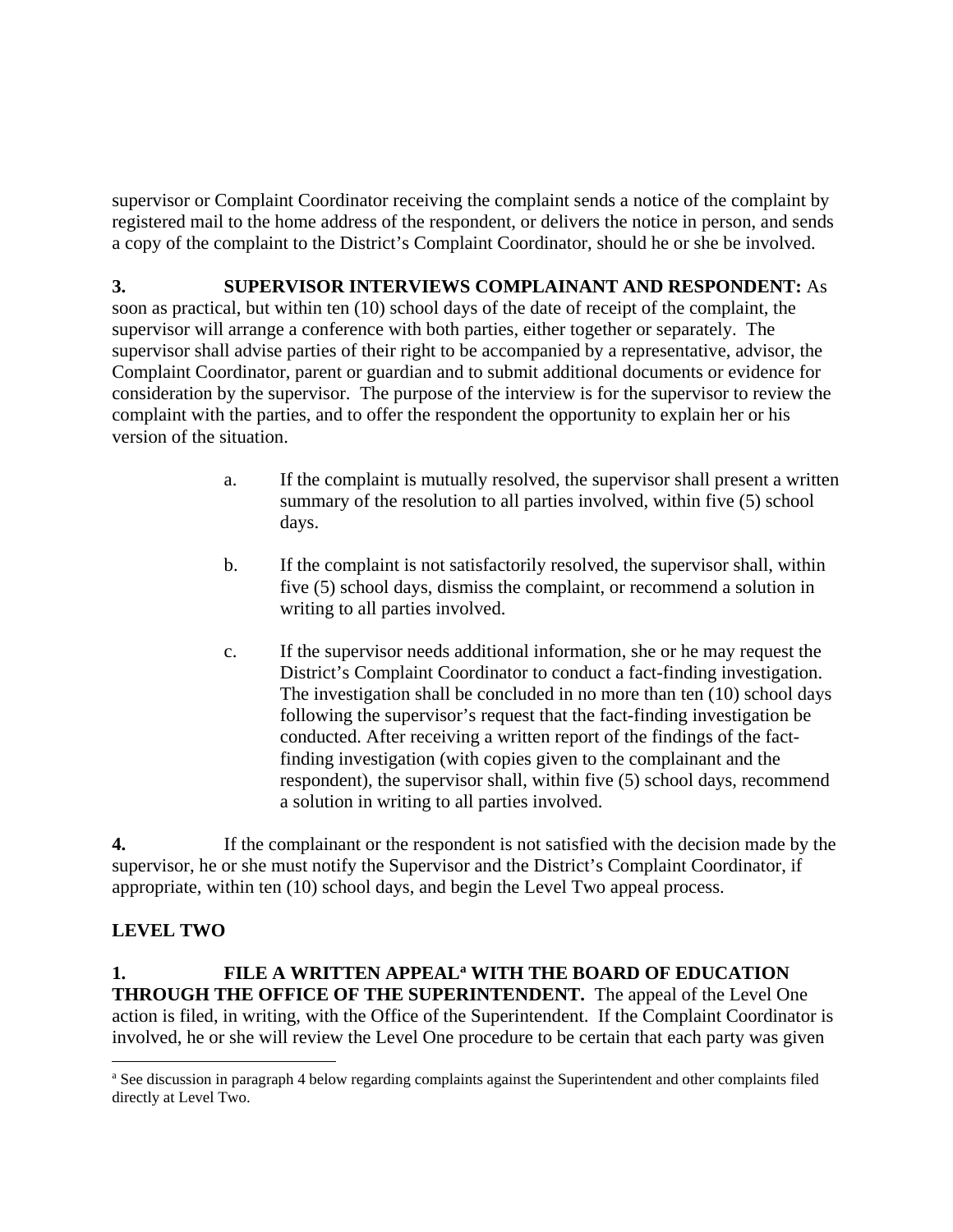a fair opportunity to present her or his position and supporting information to the supervisor and that possible solutions of the issue at Level One have been exhausted. If the Complaint Coordinator is involved, he or she will work with the parties and the next-level supervisor to correct any procedural errors and to achieve a resolution. If an appeal is still desired, the next step is taken.

**2.** FILE BOARD APPEAL REQUEST FORM. The person appealing presents an Appeal Request form to the Secretary of the Superintendent, along with copies of the written complaint, the written responses, and the basis for the appeal. The appeal must be based on (a) new information; and/or (b) challenge the procedures followed. The Appeal Request form should be signed, dated and submitted within ten (10) school days of receipt of the supervisor's findings and recommendations.

**3. BOARD DOES NOT ACCEPT APPEAL.** The Board, upon receipt of the appeal and a review of the documents, shall decide whether to review the case, at the next regularly scheduled board meeting. If a Board member or the Superintendent is accused in the alleged grievance or complaint, the Board shall determine whether an independent third party shall be appointed to hear the matter. If the Board decides not to accept the appeal, it will so notify the complainant, the respondent, the supervisor and the District's Complaint Coordinator within ten (10) days of its decision.

**4**. For complaints that are filed directly at Level Two (e.g., complaints against the Superintendent, complaints requesting remedies over which the building supervisor or principal lacks authority), the Board will ensure that the matter is investigated (either by the board itself, or by a third party appointed by the board), providing the same opportunities to the complainant as are provided in Level One, including the right to be accompanied by a representative, the right to submit documents or evidence for consideration, and the right to a fact-finding investigation resulting in a written report. When the Board receives the written report of the investigation, it will proceed to a decision pursuant to paragraphs 5 and 6 below.

## **5. BOARD BASES DECISION ON SUBMITTED DOCUMENTS OR HEARING.** If

the Board decides to review, it shall decide whether to render a decision based upon submitted documents or to schedule a formal hearing. The Board reserves the right to accept, reject or modify resolutions proposed or to increase or decrease the severity of the consequences recommended at lower levels.

If a decision is made on the basis of the submitted documents, copies of the Board's decision will be given to the complainant, the respondent, the supervisor and the District's Complaint Coordinator, within twenty (20) school days of the Board's decision.

The Board President will communicate to the supervisor what steps are to be taken to implement the decision of the Board.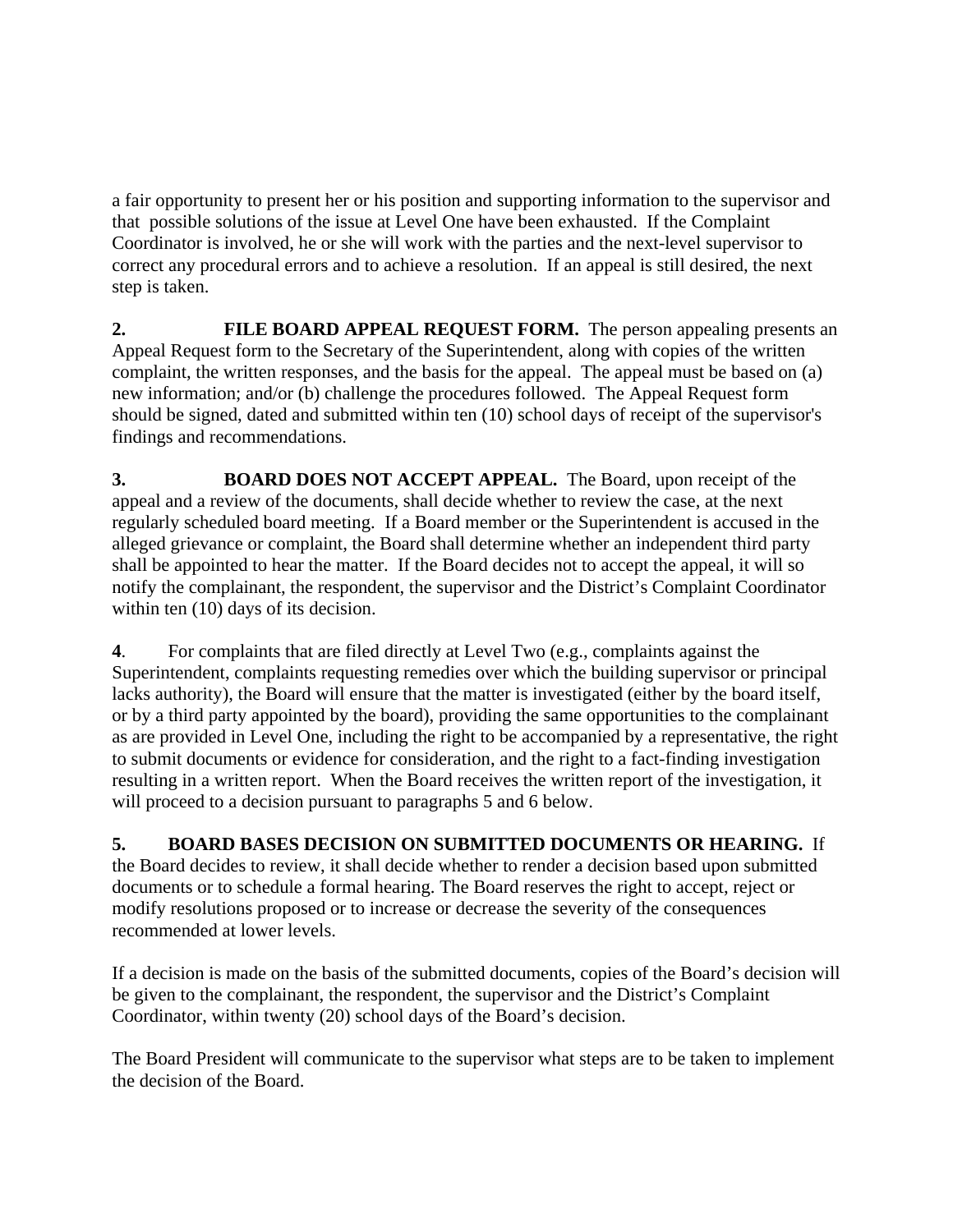**6.** BOARD HEARING. If a hearing is to be held, the Superintendent's Office will advise Board members (except in complaints involving the Superintendent) and contact the supervisors involved, the District's Complaint Coordinator, and, if appropriate, the complainant and the respondent and ask them to bring relevant materials to the hearing. In the alternative, the Board shall have the discretion to appoint a Hearing Committee to preside at the formal hearing and to recommend a decision to the Board.

When the Board holds a hearing, the formal hearing will be conducted in a closed meeting, unless the complainant requests otherwise. The hearing will be held within twenty (20) school days of the Board's determination to conduct a formal hearing. Following the hearing, copies of the Board's decision will be given to both the complainant and the respondent, within five (5) school days. In its decision, the Board President will communicate to the supervisor what steps are to be taken to implement the decision of the Board.

## **CONCLUSIONS:**

In using the District's informal or formal complaint procedure, the following should be kept in mind:

A. The District's Complaint Coordinator is available to provide assistance at any point in the process to the complainant, the respondent, and any witnesses called or interviewed in an investigation.

B. Confidentiality will be maintained to the greatest extent possible.

C. Individuals who make complaints shall be free from retaliation, coercion, and reprisal in seeking resolution of a complaint. Furthermore, persons acting as witnesses to a complaint shall be free from reprisal.

D. Any time limits provided for in these complaint procedures may be extended for a reasonable and definite period of time by the appropriate District representative, at the applicable complaint level. Written notice of the reason for and length of the extension shall be provided to all parties before the original timeline expires.

E. Failure of a complainant to comply with any time limitation in the complaint procedure constitutes grounds for dismissal of the complaint. Dismissal shall not preclude the individual's right to pursue the complaint through other agencies.

F. If a District representative fails to comply with any time limitation in the complaint procedure, the complainant may immediately proceed to the next level in the complaint procedure.